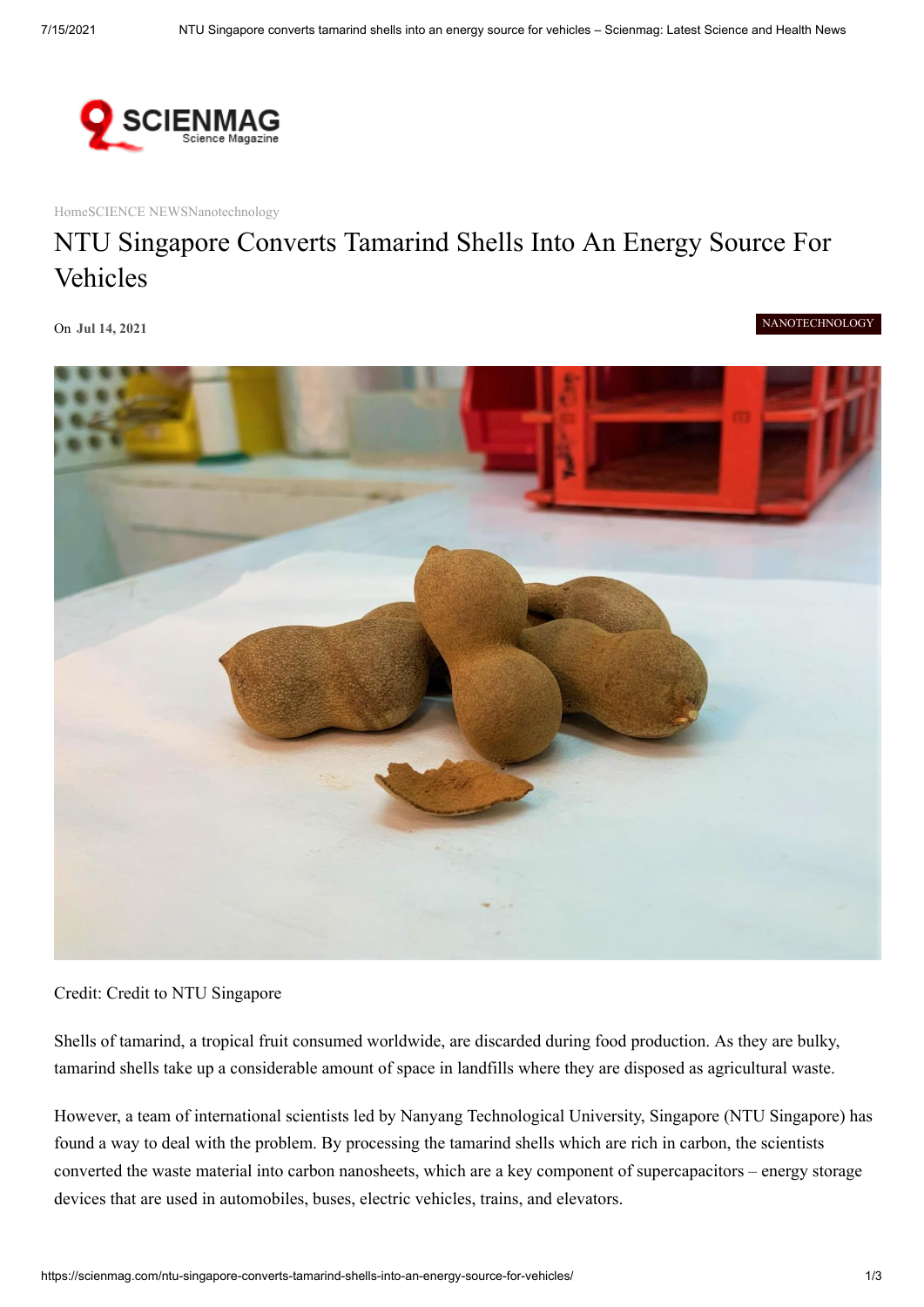7/15/2021 NTU Singapore converts tamarind shells into an energy source for vehicles – Scienmag: Latest Science and Health News

The study reflects NTU's commitment to address humanity's grand challenges on sustainability as part of its 2025 strategic plan, which seeks to accelerate the translation of research discoveries into innovations that mitigate our impact on the environment.

The team, made up of researchers from NTU Singapore, the Western Norway University of Applied Sciences in Norway, and Alagappa University in India, believes that these nanosheets, when scaled up, could be an eco-friendly alternative to their industrially produced counterparts, and cut down on waste at the same time.

Assistant Professor (Steve) Cuong Dang, from NTU's School of Electrical and Electronic Engineering, who led the study, said: "Through a series of analysis, we found that the performance of our tamarind shell-derived nanosheets was comparable to their industrially made counterparts in terms of porous structure and electrochemical properties. The process to make the nanosheets is also the standard method to produce active carbon nanosheets."

Professor G. Ravi, Head, Department of Physics, who co-authored the study with Asst Prof Dr R. Yuvakkumar, who are both from Alagappa University, said: "The use of tamarind shells may reduce the amount of space required for landfills, especially in regions in Asia such as India, one of the world's largest producers of tamarind, which is also grappling with waste disposal issues."

The study was published in the peer-reviewed scientific journal *Chemosphere* in June.

## **The step-by-step recipe for carbon nanosheets**

To manufacture the carbon nanosheets, the researchers first washed tamarind fruit shells and dried them at 100°C for around six hours, before grinding them into powder.

The scientists then baked the powder in a furnace for 150 minutes at 700-900 degrees Celsius in the absence of oxygen to convert them into ultrathin sheets of carbon known as nanosheets.

Tamarind shells are rich in carbon and porous in nature, making them an ideal material from which to manufacture carbon nanosheets.

A common material used to produce carbon nanosheets are industrial hemp fibres. However, they require to be heated at over 180°C for 24 hours – four times longer than that of tamarind shells, and at a higher temperature. This is before the hemp is further subjected to intense heat to convert them into carbon nanosheets.

Professor Dhayalan Velauthapillai, Head of the research group for Advanced Nanomaterials for Clean Energy and Health Applications at Western Norway University of Applied Sciences, who participated in the study, said: "Carbon nanosheets comprise of layers of carbon atoms arranged in interconnecting hexagons, like a honeycomb. The secret behind their energy storing capabilities lies in their porous structure leading to large surface area which help the material to store large amounts of electric charges."

The tamarind shell-derived nanosheets also showed good thermal stability and electric conductivity, making them promising options for energy storage.

The researchers hope to explore larger scale production of the carbon nanosheets with agricultural partners. They are also working on reducing the energy needed for the production process, making it more environmentally friendly, and are seeking to improve the electrochemical properties of the nanosheets.